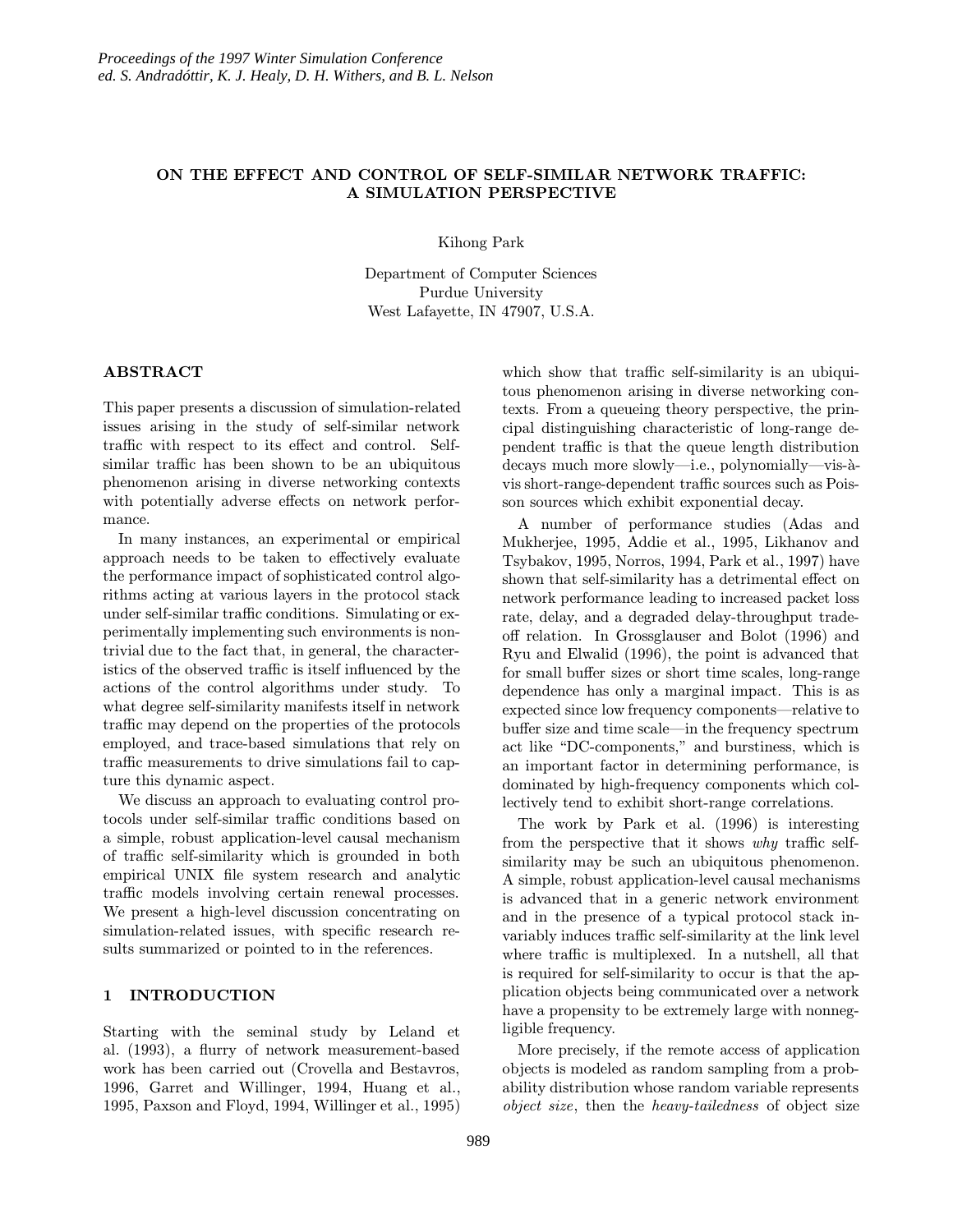distribution in the sense of hyperbolically decaying tail is a sufficient condition for inducing traffic selfsimilarity. In addition to the comprehensive demonstration of the causal link via controlled simulations in Park et al. (1996), the causality relation is supported by empirical evidence from past UNIX file system research (Satyanarayanan, 1981, Smith, 1981, Ousterhout et al., 1985, Baker et al., 1991, Bodnarchuk and Bunt, 1991, Ramakrishnan et al., 1992, Peterson and Grossman, 1995, Peterson, 1996) going back to the early '80s which indicate that UNIX file systems tend to be approximately heavy-tailed. The increasing popularity of multimedia communication is expected to make the situation even worse. On the analytical side, the conclusion is supported by the ON/OFF model of Willinger et al. (1995) which has its roots in some early work by Mandelbrot (1969) which shows that aggregating a large number of  $0/1$ renewal reward processes with heavy-tailed interrenewal times produces self-similarity.

Given the importance of properly reflecting traffic self-similarity when performing simulation-based network performance studies, this paper discusses how this may be effectively done. This is a nontrivial problem due to the fact that, in general, the characteristics of the observed traffic is itself a function of the actions of the control protocols under study. If a network model is adopted where self-similarity is delimited to a background traffic process with a priori fixed characteristics, then it is straightforward to study the behavior of such a shared queue by generating a self-similar time series with suitable properties and feeding it to the queue independent of network state.

If, however, a system perspective is adopted whereby self-similarity is not the sole property of an externally imposed traffic source but an induced phenomenon of the totality of controlled traffic streams under study, then clearly the simplistic approach is inadequate. To what degree self-similarity manifests itself in network traffic may depend on the properties of the protocols employed, and trace-based simulations that rely on traffic measurements to drive simulations fail to capture this dynamic aspect. What we need is a way, one, to ascertain the influence of the protocol stack on the characteristics of multiplexed downstream traffic, and two, to induce traffic self-similarity without designating one or more traffic sources as conduits of fixed self-similar time series.

The aforementioned application-level causal mechanism satisfies both requirements and lends itself to straightforward realization in simulation- as well as implementation-based contexts. In fact, a tracebased approach can still be adopted, however, with

traces collected at the application layer capturing access patterns to application objects. The latter can be generalized to include real-time video/audio streams as well as interactive applications.

The rest of the paper is organized as follows. In Section 2, we give a brief, self-contained overview of the main definitions needed to follow the discussion on self-similar traffic simulation. Section 3 presents the two modes of incorporating self-similarity in simulations and discusses their relative merits. Section 4 discusses protocol stack control characteristics.

### 2 PRELIMINARIES

Let  $(X_t)_{t\in\mathbb{Z}_+}$  be a time series which, for example, represents the trace of data flow at a bottleneck link measured at some fixed time granularity. We define the aggregated series  $X_i^{(m)}$  as

$$
X_i^{(m)} = \frac{1}{m}(X_{im-m+1} + \dots + X_{im}).
$$

That is,  $X_t$  is partitioned into blocks of size m, their values are averaged, and  $i$  is used to index these blocks.

Let  $r(k)$  and  $r^{(m)}(k)$  denote the autocorrelation functions of  $X_t$  and  $X_i^{(m)}$ , respectively.  $X_t$  is selfsimilar—more precisely, asymptotically second-order self-similar—if the following conditions hold:

$$
r(k) \sim \text{const} \cdot k^{-\beta}, \tag{1}
$$

$$
r^{(m)}(k) \sim r(k),\tag{2}
$$

for k and m large where  $0 < \beta < 1$ . That is,  $X_t$  is "self-similar" in the sense that the correlation structure is preserved with respect to time aggregation relation (2)—and  $r(k)$  behaves hyperbolically with  $\sum_{k=1}^{\infty} r(k)$  = 20.85 implied by (1). The latter prop  $\sum_{k=0}^{\infty} r(k) = \infty$  as implied by (1). The latter property is referred to as long-range dependence.

Let  $H = 1 - \beta/2$ . H is called the Hurst parameter, and by the range of  $\beta$ ,  $1/2 < H < 1$ . It follows from (1) that the farther  $H$  is away from  $1/2$  the more long-range dependent  $X_t$  is, and vice versa. Thus the Hurst parameter acts as an indicator of the degree of self-similarity.

A test for long-range dependence can be obtained by checking whether  $H$  significantly deviates from  $1/2$ or not. We use two methods for testing this condition. The first method, the *variance-time* plot, is based on the slowly decaying variance of a self-similar time series. The second method, the  $R/S$  plot, uses the fact that for a self-similar time series, the rescaled range or  $R/S$  statistic grows according to a power law with exponent  $H$  as a function of the number of points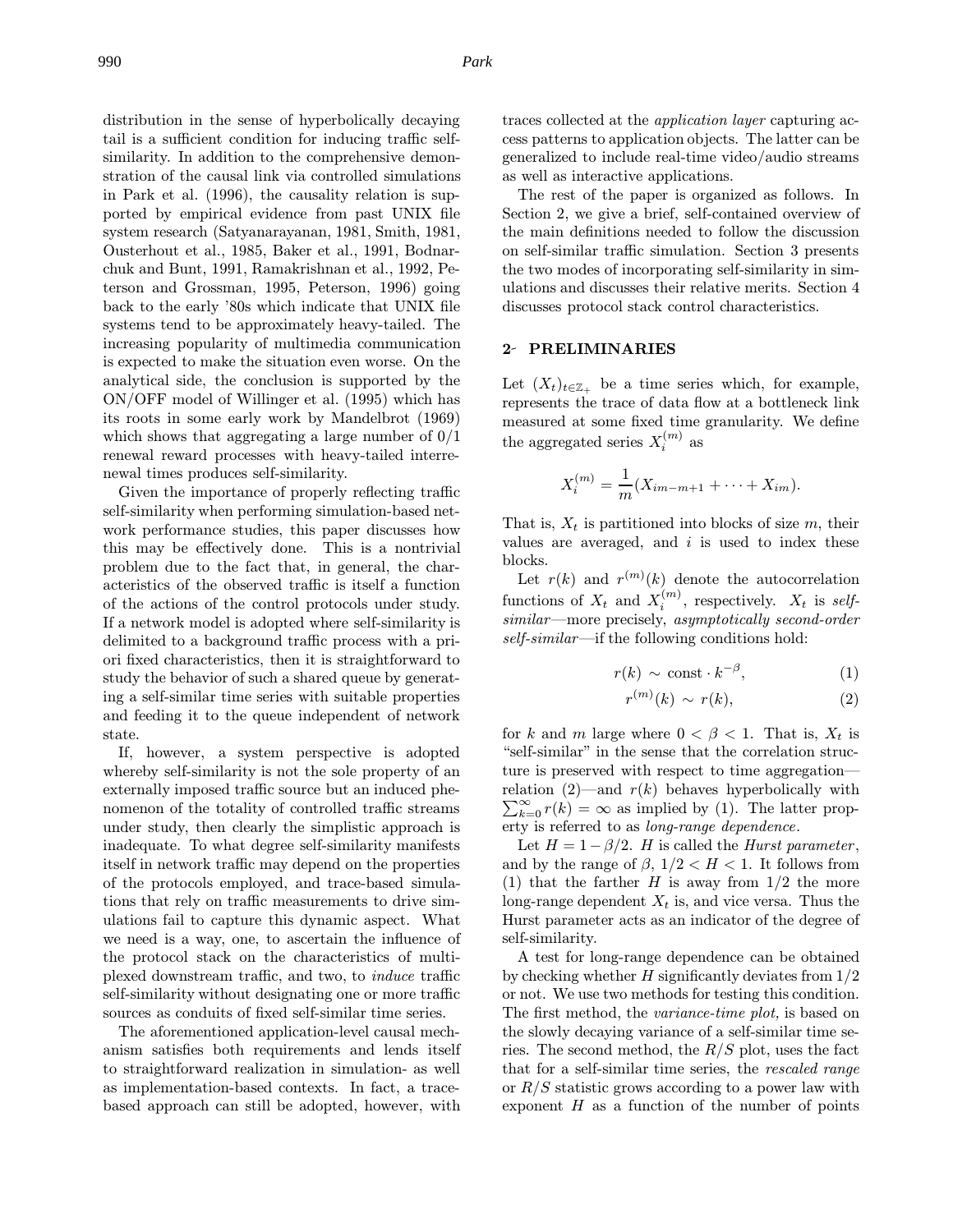included. Thus the plot of  $R/S$  against this number on a log-log scale has a slope which is an estimate of H. A comprehensive discussion of the estimation methods can be found in Beran (1994) and Taqqu et al. (1995).

A random variable  $X$  has a *heavy-tailed* distribution if

$$
\Pr\{X > x\} \sim x^{-\alpha}
$$

as  $x \to \infty$  where  $0 < \alpha < 2$ . That is, the asymptotic shape of the tail of the distribution obeys a power law. The Pareto distribution,

$$
p(x) = \alpha k^{\alpha} x^{-\alpha - 1},
$$

with parameters  $\alpha > 0, k > 0, x \geq k$ , has the distribution function

$$
\Pr\{X \le x\} = 1 - (k/x)^{\alpha},
$$

and hence is clearly heavy-tailed.

It is not difficult to check that for  $\alpha \leq 2$  heavytailed distributions have infinite variance, and for  $\alpha$  < 1, they also have infinite mean. Thus, as  $\alpha$ decreases, a large portion of the probability mass is located in the tail of the distribution. In practical terms, a random variable that follows a heavy-tailed distribution can take on extremely large values with nonnegligible probability.

### 3 NETWORK MODELS AND TRAFFIC SELF-SIMILARITY

This section discusses two methods for incorporating traffic self-similarity in network performance evaluations, be they by simulation, implementation, or analytical.

#### 3.1 Self-similar Background Traffic

The most straightforward way of evaluating a control protocol's effectiveness at managing a traffic stream is to subject the traffic stream to the interference effect of a priori fixed self-similar background traffic. This set-up is depicted in Figure 1.

The controlled traffic  $\xi(t)$  is generated by source S which also modulates traffic flow as a function of observed network state via feedback. The self-similar background traffic  $\zeta(t)$  is a fixed sequence, independent of network state, and it can be generated in a number of ways including traditional time series methods (Samorodnitsky and Taqqu, 1994), using the ON/OFF model (Willinger et al., 1995) to superpose a number of 0/1 renewal reward processes with heavytailed interrenewal times, or the use of traces obtained from actual traffic measurements (Leland et al., 1993, Paxson and Floyd, 1994).



Figure 1: Open System with Queue Shared by Congestion-Controlled Traffic ξ and Self-Similar Background Traffic ζ

The model in Figure 1 is best suited for environments where  $\xi$  has negligible influence on  $\zeta$ . Such is the case, for example, when  $\zeta$  represents reserved traffic and  $\xi$  is served in a best-effort manner, or  $\xi$ 's traffic rate is miniscule compared to  $\zeta$  and network bandwidth. An instance of the former is a study of an adaptive algorithm for packet-level forward errorcorrection called AFEC (Park, 1997a). The adaptive forward error-correction problem is analyzed with respect to optimality and stability, and its performance is evaluated under bursty traffic conditions when the cross traffic is treated as reserved. The effectiveness of packet-level FEC for "small" object transport vis- `a-vis ARQ schemes with respect to throughput is investigated in Park (1997b). Part of the simulation set-up for incorporating self-similar traffic conditions follows the background traffic model of Figure 1.

The background traffic model is inadequate if  $\zeta$  is significantly affected by  $\xi$ . From another perspective, one may wish to investigate a closed system consisting of *n* traffic sources  $\xi_1,\ldots,\xi_n$  where each  $\xi_i$  exerts a nontrivial influence on the other traffic streams. The control protocols regulating the  $\xi_i$ 's may be as complicated as TCP with its various control features (Jacobson, 1988), leading to nonlinear coupling among the n traffic streams.

#### 3.2 Induced Traffic Self-similarity

Figure 2 shows a queueing system consisting of n traffic sources  $\xi_1, \xi_2, \ldots, \xi_n$  where each  $\xi_i$  depends on network state via a feedback-loop. In addition to the requirement that each traffic stream  $\xi_i$  obey a closedloop control encapsulated by  $S^i$ , we also require that none of the  $\xi_i(t)$  be self-similar to begin with. That is, any possible self-similarity of the downstream traffic must not be attributable to one or more traffic streams  $\xi_i(t)$  being outright self-similar from the outset. Compressed MPEG video, for example, has been shown to possess self-similar characteristics (Garret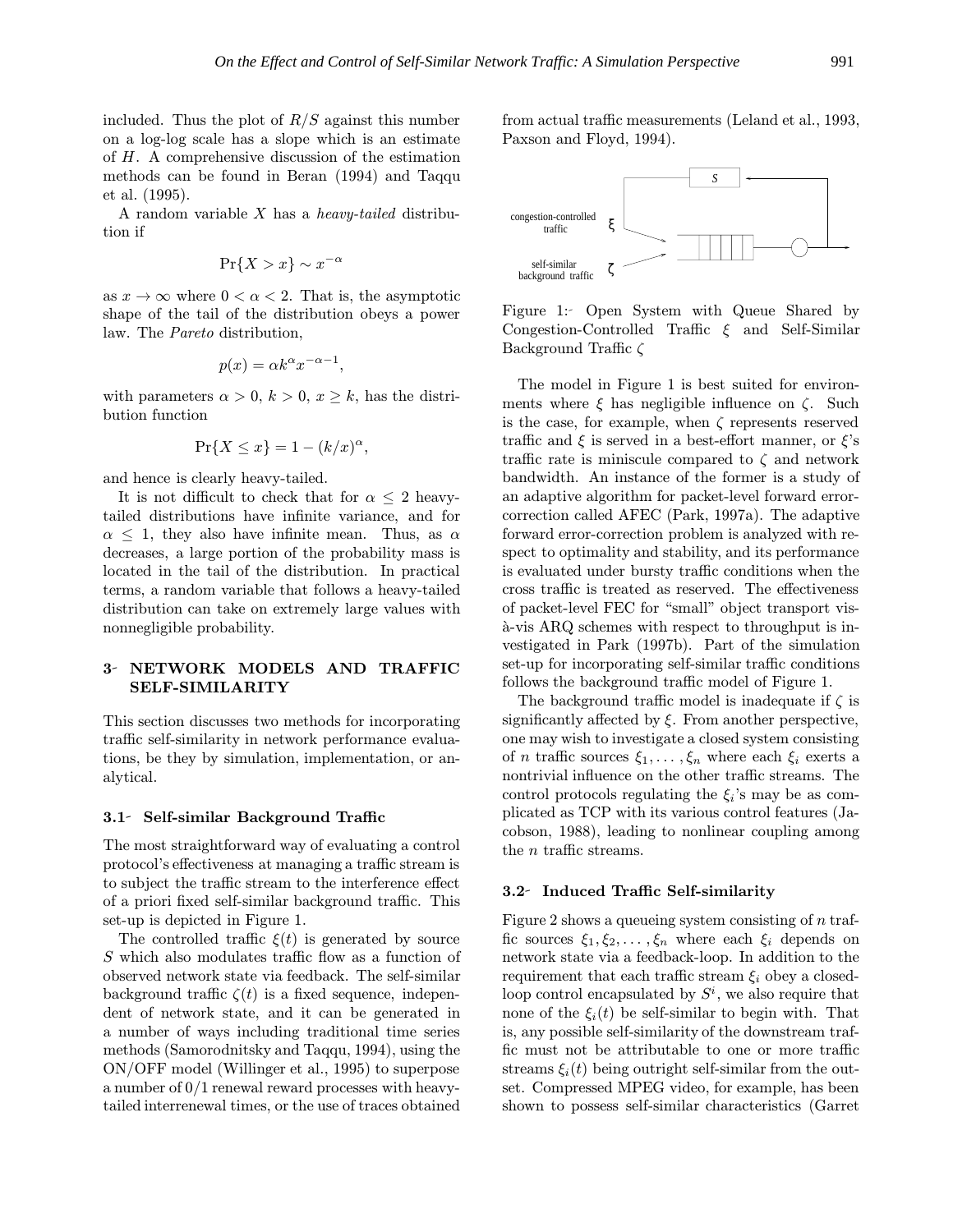and Willinger, 1994, Huang et al., 1995, Heyman and Lakshman, 1996), hence, single-source generated selfsimilarity is clearly possible.



Figure 2: Closed Feedback System with Queue Shared by n Congestion-Controlled Traffic Streams  $\xi^1, \xi^2, \ldots, \xi^n$ 

However, an interesting question arises whether self-similar traffic can arise in a network system subject to a typical protocol stack without any of the constituent traffic streams being self-similar to begin with. This has been answered in the positive by Park et al. (1996) in the form of a simple, robust application layer causal mechanism, namely, the communication of application objects with heavy-tailed object size distributions in a generic internetwork. This causal link, which was established via controlled simulations, is also supported by empirical evidence from UNIX file system research which show that UNIX file systems tend to be approximately heavy-tailed, and by the ON/OFF traffic model of Willinger et al. (1995) which shows that aggregating a large number of 0/1 renewal reward processes with heavy-tailed interrenewal times produces self-similarity.

The principal benefit of using the network model in Figure 2 is as follows. Since traffic self-similarity is a structural application layer property of generic networked distributed systems with heavy-tailed object size distributions, the control algorithms in the protocol stack can be changed and their effect evaluated without disturbing the intrinsic disposition of the system to induce self-similar traffic. Moreover, the strength of the system's disposition to induce self-similarity can be controlled by adjusting the degree of heavy-tailedness of the application layer object size distribution. In the case of the Pareto distribution, this is affected by varying the shape parameter  $\alpha$ . In fact, in extreme situations where an overly aggressive form of transport based on UDP is employed (Park et al., 1996), self-similarity of the multiplexed downstream traffic can be destroyed leaving

a traffic pattern whose Hurst parameter has significantly decreased from near 1. The separation of the propensity of a networked system to generate selfsimilar traffic from the control characteristics of a protocol stack and its mechanics allows protocols to be devised to combat the detrimental impact of selfsimilarity and evaluate their effectiveness.

Figure 3 shows throughput traces for simulations under the set-up of Figure 2 when the application layer causal mechanism was active with  $\alpha$  being the control variable of heavy-tailedness of the Pareto distribution. The exact topology consisted of  $n$  clients making remote accesses to two servers connected at the other end of the queue or router. The top row of the figure shows a single client simulation  $(n = 1)$ whereas the bottom row shows traces of  $n = 32$  client simulations. The first three columns depict traces as  $\alpha$  is varied from 1.05, 1.35, to 1.95. The last column depicts throughput traces when an exponential distribution is used for the object size distribution. The means of the distributions across the different cases were held constant to achieve comparability.

The traces were recorded at 10 ms granularity, and the aggregated time series at the 100 sec level—a fourfold order of magnitude increase in aggregation—are shown. Using the notation of Section 2, if  $X_i = X_i^{(1)}$ denotes the time series at 10 ms granularity, then Figure 3 shows the time series  $X_i^{(10000)}$ , however, not normalized by 10000, i.e., 10000 $\cdot$   $X_i^{(10000)}$ . The mean object size was set at  $\approx$  4 KB and the service rate was set at T1 link speed. The protocol stack consisted of a transport layer emulating TCP Reno which in turn ran on top of an internetworking layer. The ns simulation package from Lawrence Berkeley National Laboratory, suitably modified, was used for this purpose.

The first three columns of the top row show that a single traffic stream or client produces burstiness at the 100 sec aggregation level when  $\alpha$  is close to 1 (very heavy-tailed), however, the bursts are separated by flat plateaus which resemble the traffic characteristics of the  $\alpha = 1.35, 1.95$  runs. Although not shown here for brevity, the single client run exhibits only weak self-similarity across the aggregation levels 10 ms, 100 ms, 1 sec, 10 sec, 100 sec. Not so for the 32 client runs. Aggregation over multiple clients—i.e., multiplexing—produces scale-invariant burstiness patterns (again not shown here for brevity) which are most pronounced when  $\alpha$  is close to 1. This is can also be seen in Figure 4 which shows the  $H$  estimates for the 32 client runs based on the R/S and V-T methods described in Section 2. Clearly, we observe a linear relationship between  $H$  and the shape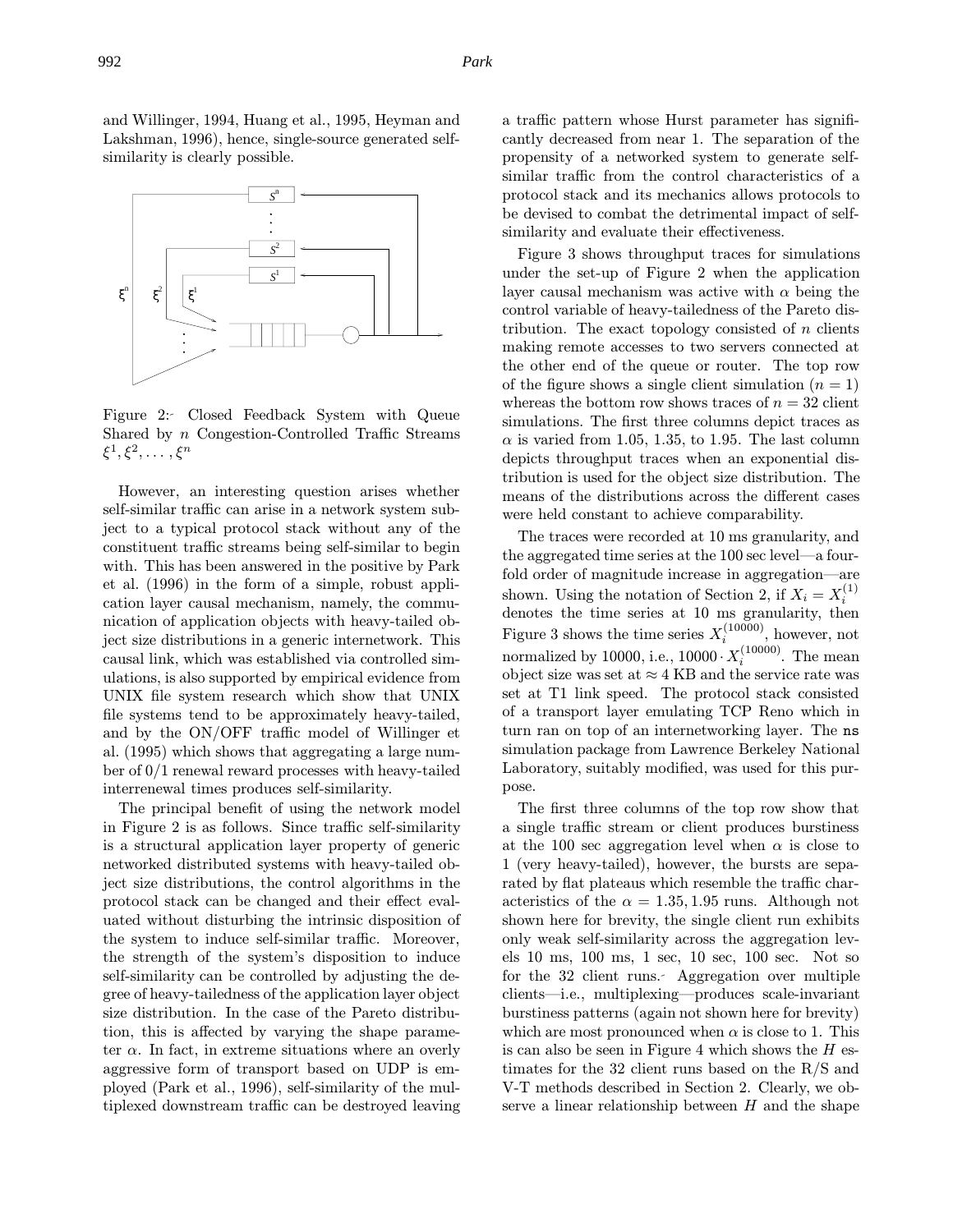

Figure 3: Throughput Trace of Simulation Under the Set-Up of Figure 2 with Application-Level Causality and TCP as Transport Protocol. Top Row: Traffic Trace of Single Client Simulation  $(n = 1)$ . Bottom Row: Traffic Trace of  $n = 32$  Client Simulation

parameter  $\alpha$ . The more heavy-tailed the object size distribution, the more self-similar the resultant network traffic.



Figure 4: Hurst Parameter Estimates (R/S and V-T) for  $\alpha$  Varying from 1.05 to 1.95

The last two columns of Figure 3 show that as far as the characteristics of aggregate traffic is concerned, there is little difference between using a "weakly" heavy-tailed distribution ( $\alpha \approx 2$ ) and an exponential distribution of the same mean. This is also confirmed by their Hurst parameter values (Park et al., 1996). Mathematically, however, their properties are still worlds apart. This points toward the usefulness of using heavy-tailed object size distributions with  $\alpha$ as the control parameter for determining how strongly a system is predisposed to generating self-similar traffic.

# 4 PROTOCOL STACK CONTROL AC-TIONS AND THEIR PROPERTIES

Now that we have discussed two methods for incorporating self-similarity in network simulation models and shown the usefulness of the Induced Traffic Selfsimilarity Model at evaluating control algorithms acting in the protocol stack, we will take a closer look at issues surrounding traffic management under selfsimilar traffic conditions.

Figure 5 depicts the application layer-based causal mechanism of self-similarity and its mediation by the protocol stack. The predisposition of a networked distributed system to produce self-similar traffic patterns is isolated in the access characteristics to application objects in the application layer. The remote access of application objects—a highlevel abstraction—is mediated by control planes in the protocol stack which can influence the induced traffic characteristics including to what degree multiplexed traffic is self-similar.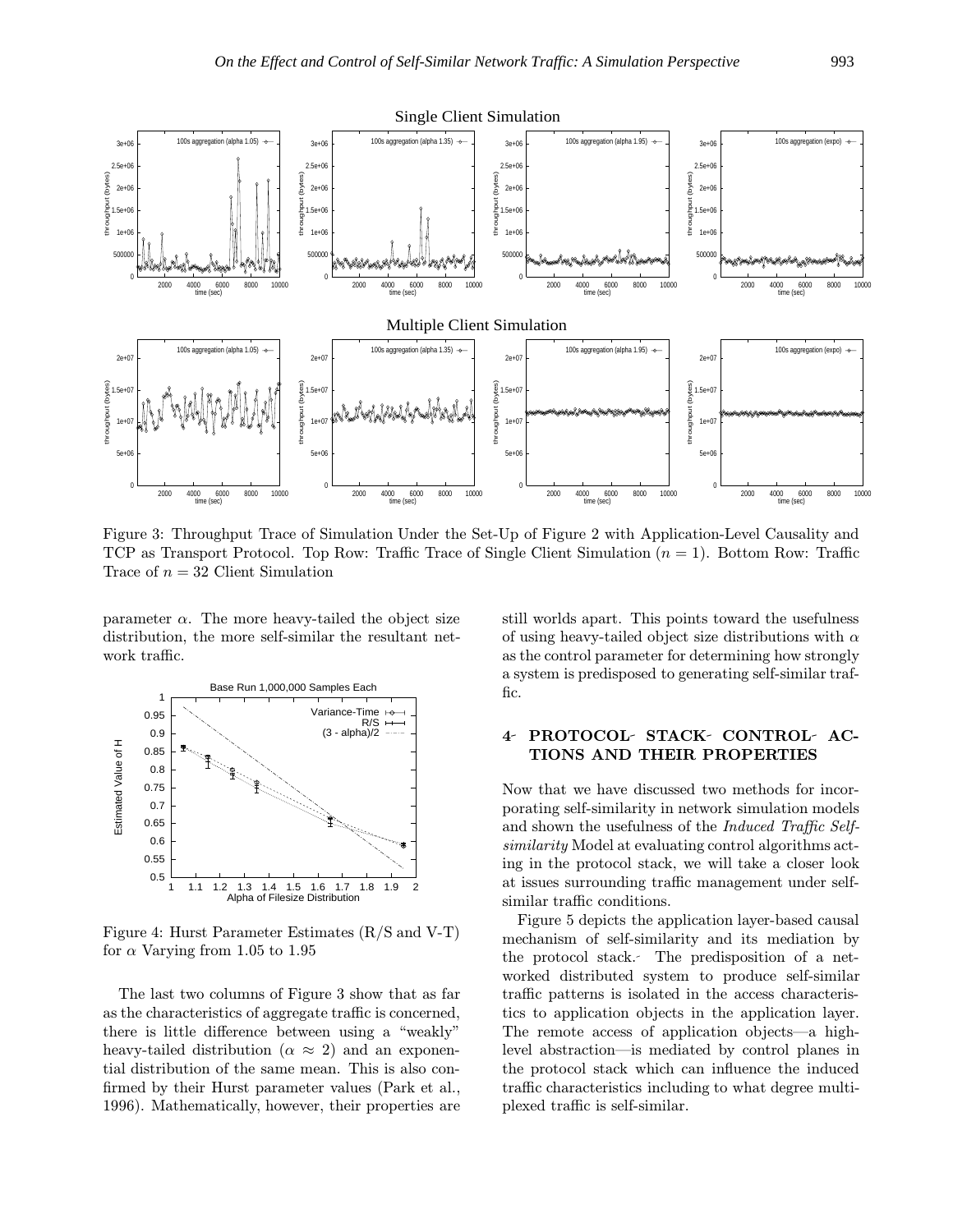Figure 5: Application-Level Causality and Influence of Protocol Stack

#### 4.1 Application Layer Control

The presence of scale-invariant burstiness in a network system across a wide range of time scales is determined by the degree of heavy-tailedness of application object size distributions. The closer the exponent  $\alpha$  is to 1, the more of a factor the tail of the distribution becomes, generating larger and larger objects with nonnegligible probability.

The influence of remote access of large objects can be seen in the single client run for  $\alpha = 1.05$  in Figure 3 (top row, left-most plot). The high spikes representing instances of large object transfers, when multiplexed with other traffic streams, collectively conspire to produce the bursty picture of the 32 client run in Figure 3 (bottom row, left-most plot). This, in turn, has a direct negative impact on system utilization and performance when compared to the smooth aggregation achieved for large  $\alpha$  runs or the exponential object size distribution run (the right-most two colums of Figure 3). This leads to the heuristic

### (H-1) avoid the transfer of large objects whenever possible

which can be implemented in the application layer using three mechanisms:

- caching,
- demand-based paging,
- information summaries.

Caching, in this context, refers to client-side caching since the objective is to minimize unnecessary object transfers. "Demand-based paging" refers to the policy of fetching a divisible object's needed segment and generalizes its usage in operating systems. This requires, in part, that network applications be able to interpret incomplete, segmented objects by padding and other techniques. Such capabilities are already present, e.g., in web browsers such as Netscape. On the surface, it may seem that prefetching is an incompatible policy with the objective (H-1) at hand. However, as long as prefetching is not excessive and only small segments of objects are transferred, they should not boost self-similarity significantly.

Information summaries are a way of creating useful information proxies of large objects such that the "information content" conveyed by a proxy object is close to that of the full-fledged object itself with respect to most application accesses. Thumbnails of images, ASCII versions of postscript files, and nongraphic versions of HTML documents are instances of this strategy.

#### 4.2 End-to-end Control

The issue of end-to-end control from the flow control perspective has been investigated in Park et al. (1996). Transport protocols such as TCP which implement both reliability and congestion control are apt at mediating the application layer causal mechanism such that the long-range correlation structure nascent in large object transfers over resourcebounded networks is preserved. Reliability represents a form of information conservation whereas congestion control (Park, 1993) tries to achieve a form of "speediness." If the latter is too aggressive without conserving information through retransmission of dropped packets, the net effect is to erode the correlation structure of prolonged transmissions resulting in multiplexed traffic with diminished self-similarity. A related heuristic is:

## (H-2) affect speedy transfer, whenever possible, to reduce long-range dependence.

Conversely, slowing down the rate of transmission of the bits of an object does not reduce traffic selfsimilarity.

An alternative to ARQ-based transport schemes is to use packet-level forward error-correction (Biersack, 1993). The issue of adaptively applying FEC as a function of network state for the transport of QoS-sensitive multimedia data has been investigated in Park (1997a) with analysis of optimality and stability, and evaluation of performance under bursty traffic conditions. For packet loss-dominated systems, it is shown that AFEC—an adaptive forward

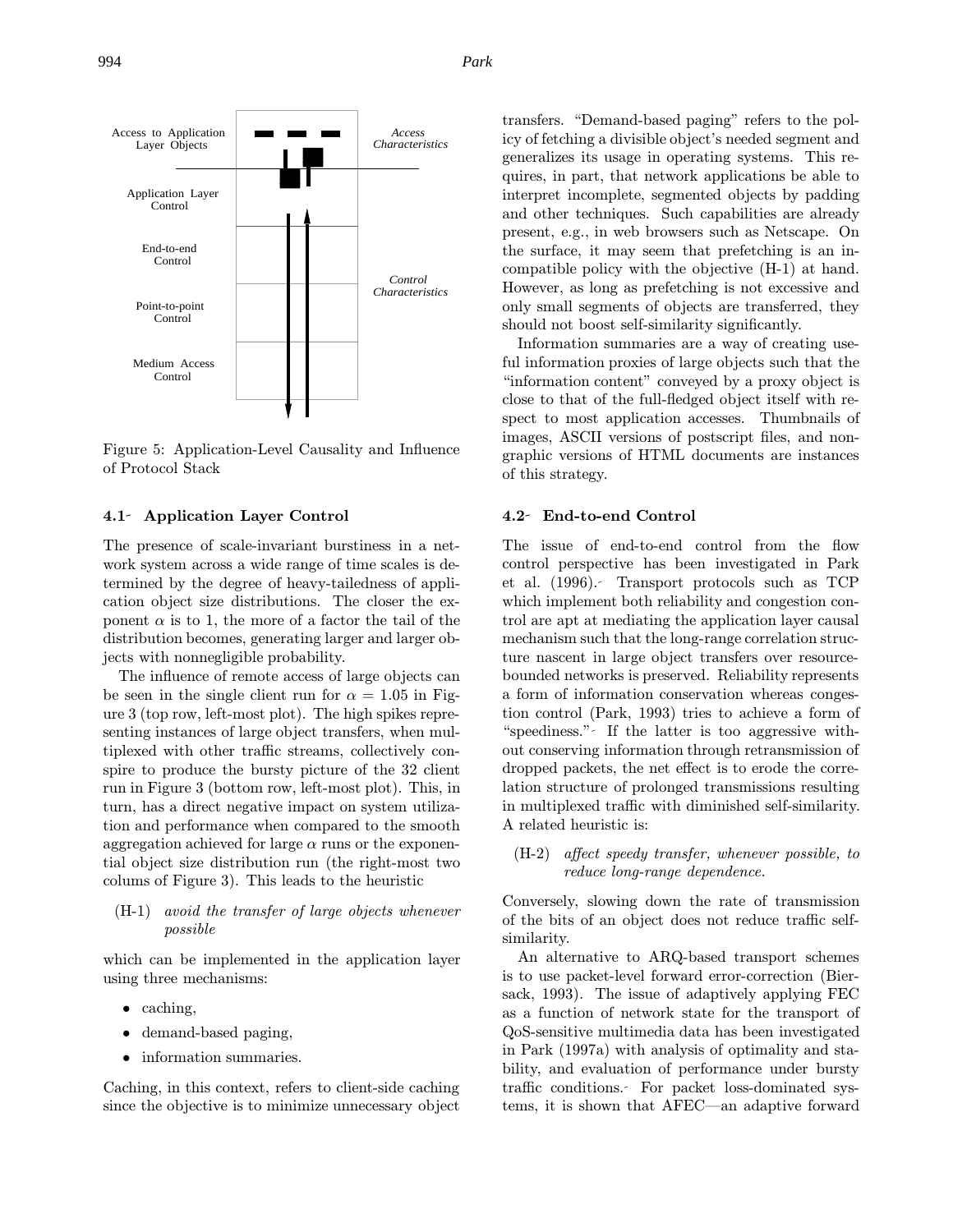error-correction protocol—is able to achieve near constant QoS by adaptively varying the level of redundancy. For delay-dominated systems, intrinsic limitations exist stemming from instability considerations and the level of burstiness. The effectiveness of packet-level FEC for "small" object transport vis-àvis ARQ schemes with respect to throughput is investigated in Park (1997b). Under highly bursty traffic conditions, it is shown that employing FEC can improve both delay (i.e., response time) and throughput vis-à-vis ARQ. However, this holds under the individual traffic model shown in Figure 1. If a system perspective is taken using the model in Figure 2, then a zero-sum law applies consistent with the conclusions in Biersack (1993).

#### 4.3 Point-to-point Control

The main feature of point-to-point control is routing (e.g., IP) and to some degree flow control which manifests itself as ARQ-based protocols in the data link layer. With respect to routing, variants of shortest-paths algorithms already seek "good" paths where bandwidth is reflected. From the selfsimilarity perspective, one may choose to emphasize high-bandwidth paths (even with longer propagation latencies) over low-bandwidth paths with short propagation delays assuming other things being equal. Link-based flow control issues—also recently advanced by Kung et al. (1994) for ATM congestion control—are similar in nature to congestion control issues with respect to their effect on self-similarity and are not discussed separately.

#### 4.4 Medium Access Control

There exist a variety of medium access control (MAC) protocols from the popular CSMA/CD for Ethernet to token-based bus arbitration in FDDI to TDMAbased schemes in T1 links and wireless communication. For some contention resolution schemes such as CSMA/CD, it is theoretically possible, as with feedback congestion control protocols, to generate such high levels of contention—i.e., collision rate—so as to significantly drop the effective throughput of the LAN medium and thus its outflux of traffic to the outside world. However, such extreme scenarios are incompatible with actual operating conditions faced by most LAN systems and little additional influence on self-similarity can be attributed to medium access controls.

## 5- CONCLUSION

This paper has provided a high-level, overview discussion of simulation-related issues as they pertain to the evaluation of control protocols and their performance effects under self-similar traffic conditions. Many of the issues raised—e.g., application layer control and medium access control—can benefit from further simulations and experiments to provide an everexpanding library of specific networking contexts for which the mechanics of self-similar traffic generation and its dependence on the protocol stack is verified. This paper, hopefully, serves to facilitate this process by giving some guidelines, albeit nonexhaustive, on what to watch out for when dealing with self-similar network traffic and its performance issues.

#### REFERENCES

- Adas, A. and Mukherjee, A. 1995. On resource management and QoS guarantees for long range dependent traffic. In Proc. IEEE INFOCOM '95, pages 779–787.
- Addie, R., Zukerman, M., and Neame, T. 1995. Fractal traffic: measurements, modelling and performance evaluation. In Proc. IEEE INFOCOM '95, pages 977–984.
- Baker, M. G., Hartman, J. H., Kupfer, M. D., Shirriff, K. W., and Ousterhout, J. K. 1991. Measurements of a distributed file system. In Proceedings of the Thirteenth ACM Symposium on Operating Syst em Principles, pages 198–212.
- Beran, J. 1994. Statistics for Long-Memory Processes. Monographs on Statistics and Applied Probability. Chapman and Hall, New York, NY.
- Biersack, E. 1993. Performance evaluation of forward error correction in an ATM environment. IEEE J. Select. Areas Commun., 11(4):631–640.
- Bodnarchuk, R. R. and Bunt, R. B. 1991. A synthetic workload model for a distributed system file server. In Proceedings of the 1991 SIGMETRICS Conference on Measurement and Modeling of Computer Systems, pages 50–59.
- Crovella, M. and Bestavros, A. 1996. Self-similarity in world wide web traffic: Evidence and possible causes. In Proceedings of the 1996 ACM SIG-METRICS International Conference on Measurement and Modeling of Computer Systems.
- Garret, M. and Willinger, W. 1994. Analysis, modeling and generation of self-similar VBR video traffic. In Proc. ACM SIGCOMM '94, pages 269–280.
- Grossglauser, M. and Bolot, J.-C. 1996. On the relevance of long-range dependence in network traffic. In Proc. ACM SIGCOMM '96, pages 15–24.